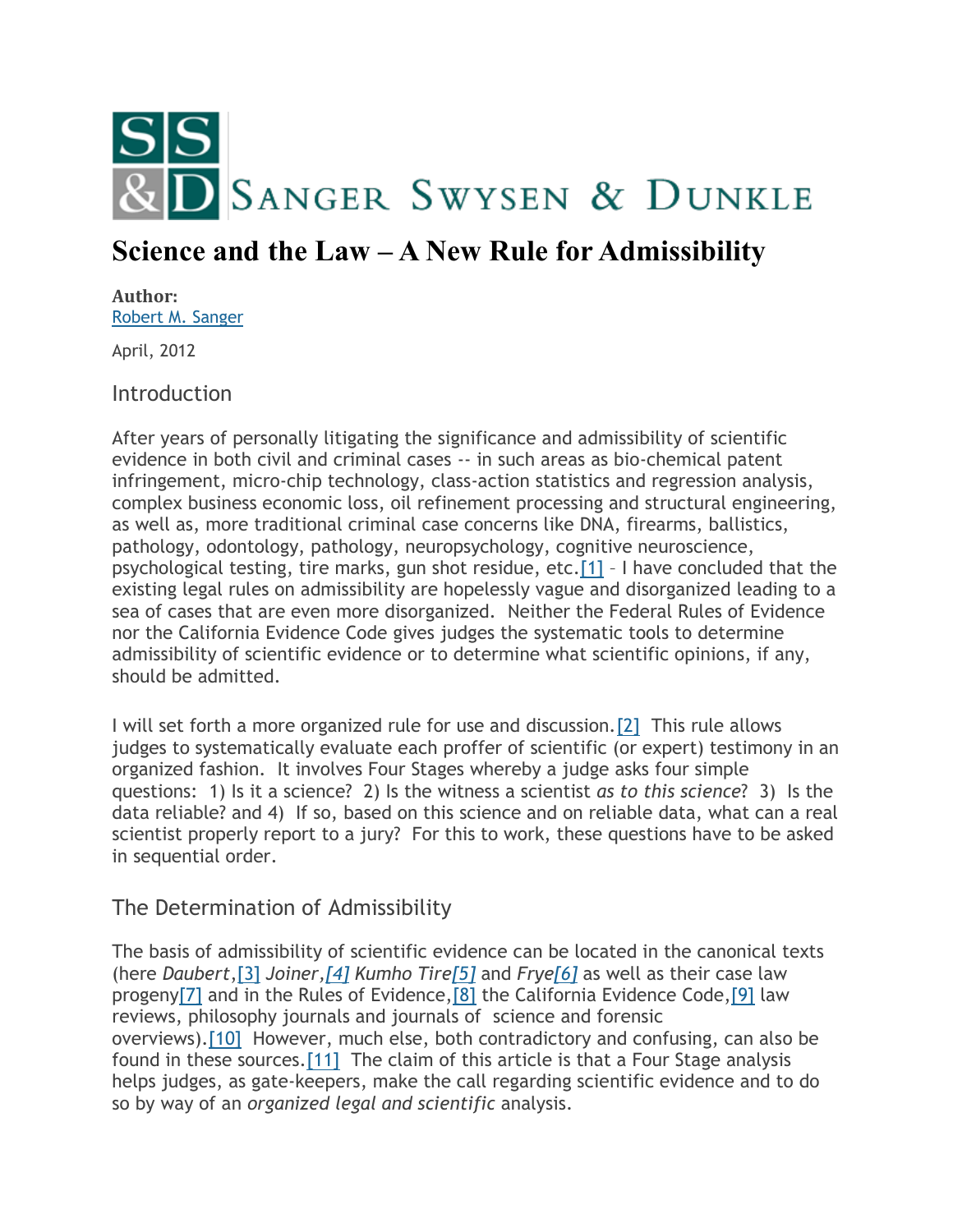If challenged, the proponent of expert testimony has an obligation to establish the foundational facts to support the testimony[.\[12\]](#page-7-6) With regard to scientific expert testimony[,\[13\]](#page-7-7) the court logically then, is required to determine if the purported science that is the subject of the testimony is a valid science. It also requires the proponent to establish that the proffered witness is qualified with regard to that science. Then the proponent must show that the data upon which the expert relies is, in fact, reliable. If, and only if, the science is a real science, the witness is a real scientist and the data is reliable, then the court determines if the proffered opinions and conclusions of the witness are valid scientifically and relevant to the task of the jurors. Each of these four areas represents an independent procedural "Stage" which the judge should take up sequentially.

# The Four Stages

#### *1. Is it a Science?*

This First Stage of the analysis of admissibility focuses on whether or not there is a body of knowledge to which the scientific method has been applied such that the *topic* of inquiry by the expert can be considered a science. Much has been written about this initial question but it is often mixed in with the other legal questions, such as whether or not the particular witness is qualified or whether the data analyzed is reliable. Sometimes the nature of the opinions and conclusions of the witness are debated before it is even determined that there is a science at all. This has led to confusion.

There are some objective criteria discussed in *Daubert* as well as in the scientific and philosophical journals as to what makes something a science. The judge does not have to be a scientist or philosopher to make this determination but the judge does have to make the inquiry. While scholars have long studied the process of principled judicial decision making, most judges would consider it to be the ideal that judges base their decision on neutral principle[s\[14\]](#page-7-8) and make them in a fair and consistent fashion[.\[15\]](#page-7-9)

Therefore, determining what a science is should be based on scientifically valid criteria guided by sound legal procedures. Without this rigorous analysis, judges have allowed experts to testify regarding a lot of "junk science," including tool mark identification, shoe print analysis, criminal profiling, phrenology and others[.\[16\]](#page-7-10)

The Stage One job of the trial judge in a case where an expert scientific opinion is proffered is to ask, "Is it a science?" It is not sufficient to ask simply if the witness has been qualified before or if he was a medical doctor or Ph.D. It would not suffice to ask if the testimony would help the prosecution or defense. The initial question should be whether the underlying science is an actual scientific discipline.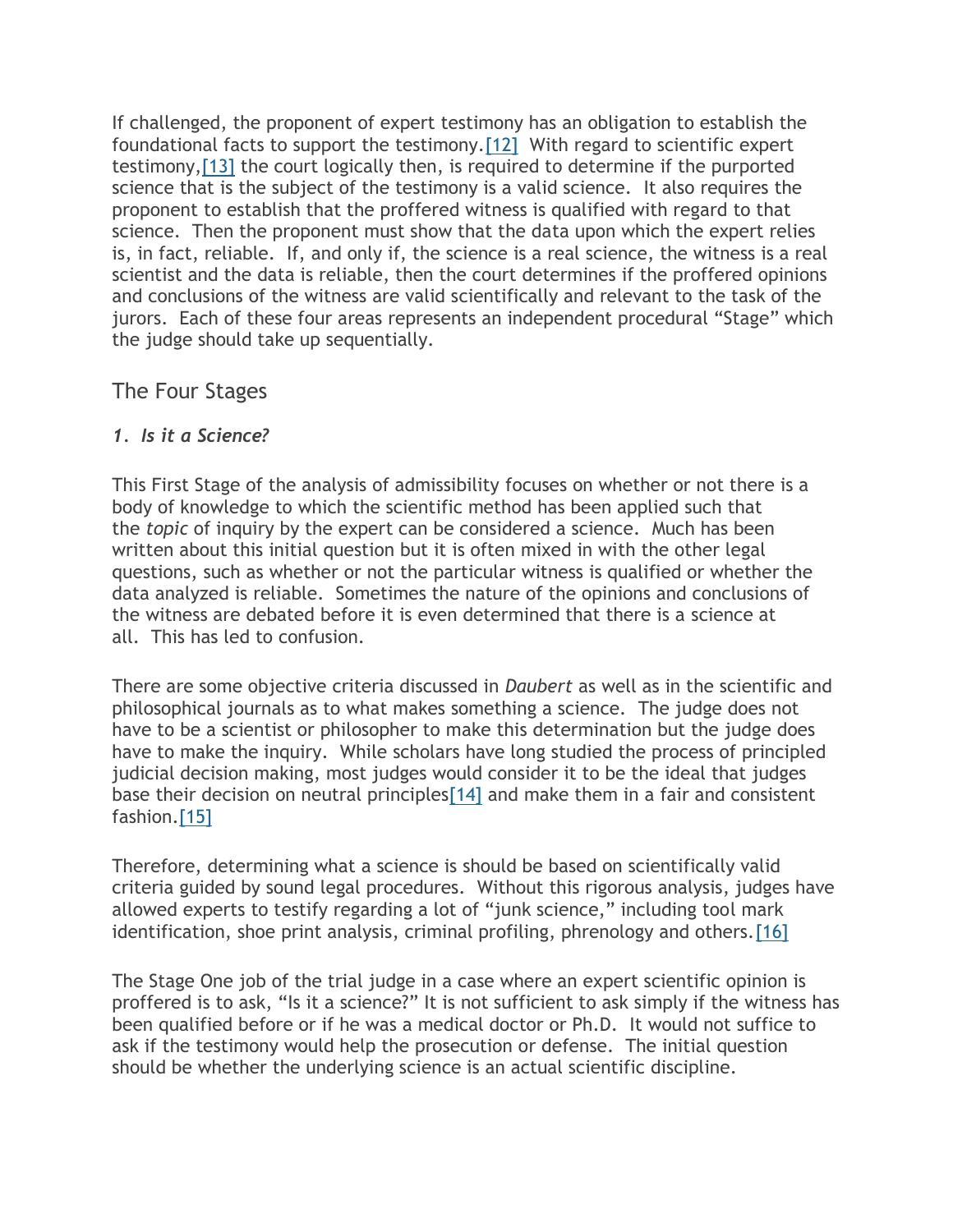Certainly science and the scientific method have advanced substantially since the turn of the Twentieth Century when, as noted in a previous column, phrenology was considered by some a science. Nevertheless, a judge at the turn of the last century could have erroneously let in phrenology testimony by considering *curricula vitae* and data and opinions of proffered experts before asking the First Stage question, "Is it a science?"[\[17\]](#page-7-11)

There are criteria which courts and scientists have recognized as relevant to the question of whether something is a science[.\[18\]](#page-7-12) Suffice it to say that the original four "flexible" criteria of *Daubert* itself have direct application to this Stage One inquiry. Those are, a) is the purported science subject to falsifiability[;\[19\]](#page-7-13) b) has purported science been peer reviewed; c) is the science subject to an acceptable range of error; and d) has the purported science been accepted in the scientific community?

# *2. Is the Proffered Witness a Scientist?*

Stage Two determines whether or not the proffered witness is a scientist and whether she or he has expertise in this *particular area of science*. Much as been written about this and there has been a tremendous amount of litigation in this area, particularly in civil cases. Can a doctor who is not board certified in one area testify as an expert as to that subject? What if she or he has practical experience in the particular subject matter? Can an expert in one discipline testify as an expert in another? Interestingly, this is not something that is litigated very much or very successfully in criminal cases and that has led to wrongful convictions[.\[20\]](#page-8-0)

Stage Two is only arrived at if the purported science is a science. So, the focus of this inquiry is whether or not this particular witness has the training, education and experience in the particular science to form the particular proffered scientific conclusions. The court should inquire as to whether the proffered witness is certified in these particular areas, although certification does not either qualify or disqualify the witness on its own. The court should inquire further: Has the witness been proficiency tested as to the particular tests in this case? Has the witness' work been peer reviewed? Is the witness or the laboratory she or he works for associated with one side or the other to the litigation?

# *3. Reliability of the Data*

Once the court determines that it is a science and that the proffered witness is, in fact, a scientist in that science, then the court moves to Stage Three. In Stage Three, the proponent of the evidence is required to show that the data is collected and preserved for analysis and is tested in a reliable fashion.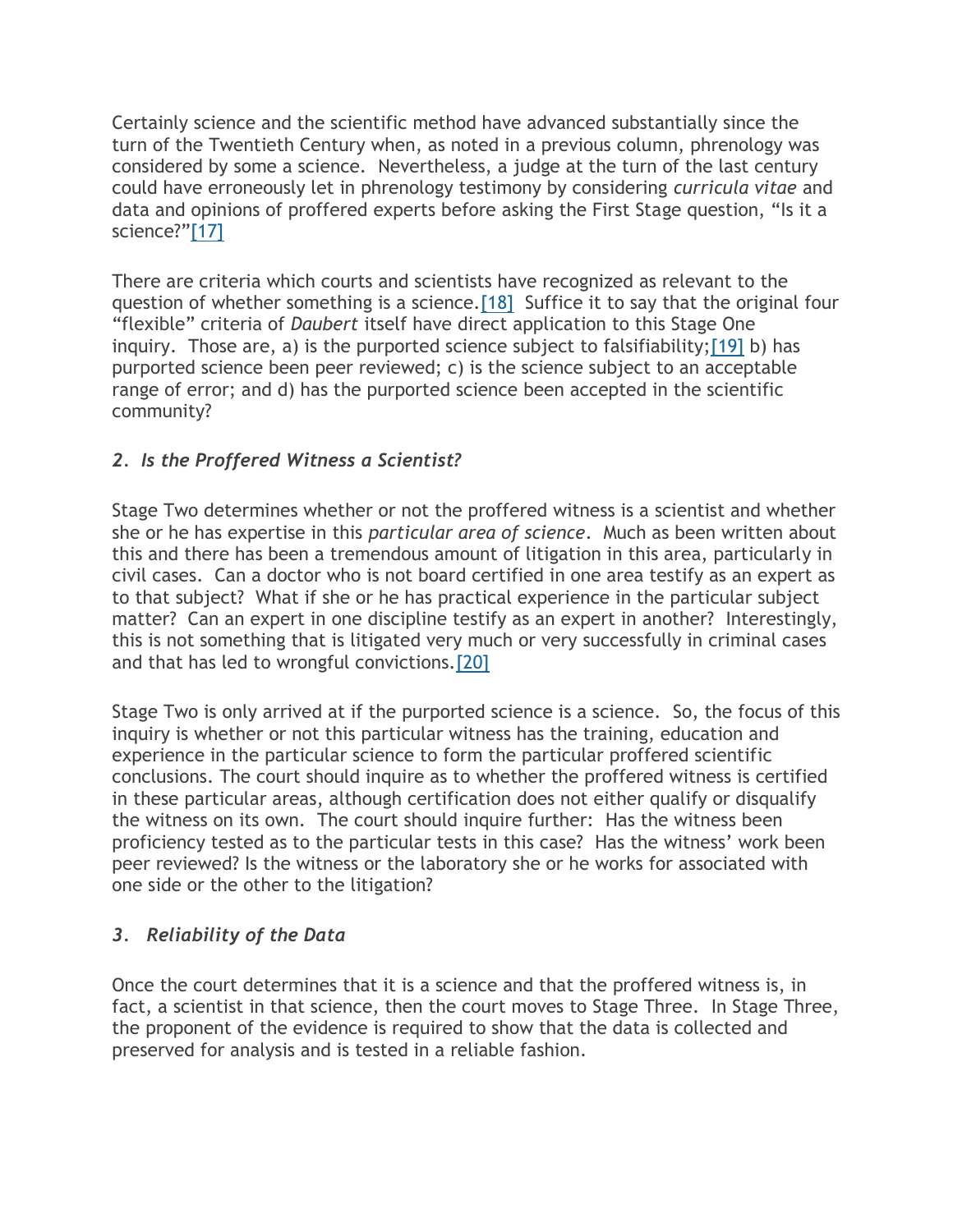For instance, DNA is largely regarded as the "gold standard" for forensic evidence[.\[21\]](#page-8-1) The comparison of a known with an unknown sample is now established as a valid science. However, even with DNA, there can be problems with the collection techniques of the samples and the possible contamination of the samples before and after being collected. Mixed samples and degraded samples still give scientists problems in forming a scientific conclusion from the data. In addition, of course, lab protocols, adherence to testing procedures and contamination during testing raise issues.

The Stage Three judicial analysis requires that the proponent answer the following types of questions: Was the source of the evidence reliable? Were proper scientific collection techniques employed in retrieving the evidence? Were control samples taken? Was the chain of custody maintained? Were protocols employed to avoid contamination? Was the testing equipment clean, maintained properly and calibrated? Were controls used during testing? Was this proffered witness subject to reliable proficiency testing? Was the laboratory subject to review, accreditation and proficiency testing? Were any studies conducted pursuant to a "double blind" protocol?

#### *4, The Opinions and Conclusions of the Witness in this Case*

The final stage, Stage Four, occurs only if the court concludes that the proffered testimony is based on a real science, the scientist is qualified to testify about that science and is relying on reliable data. Then the question is whether or not this witness' proffered testimony is reliably based on the science and data and whether, as such, it will be of assistance to the trier of fact.

This Stage requires the court to answer a number of related questions which pertain to whether or not the actual testimony in this case is worthy of being submitted to the jury. Even if the proffered testimony is probative, it still must be weighed against the prejudicial effect, including time consumption and confusion to the jurors. This is a fundamental part of the gate-keeping function.

It is critical that these questions be taken separately from whether there is an underlying science and whether the witness is qualified as an expert in this science. One of the biggest criticisms of expert testimony in recent years, particularly in criminal cases, is that people who testify about a scientific issue and who have been qualified repeatedly as experts in the past are nevertheless asked to express non-scientific opinions in front of the jury. They are presented as authoritative witnesses, and the jury wants to rely on them. The problem is that they are not doing science and they are not presenting opinions and conclusions on the data that is consistent with science or the scientific method.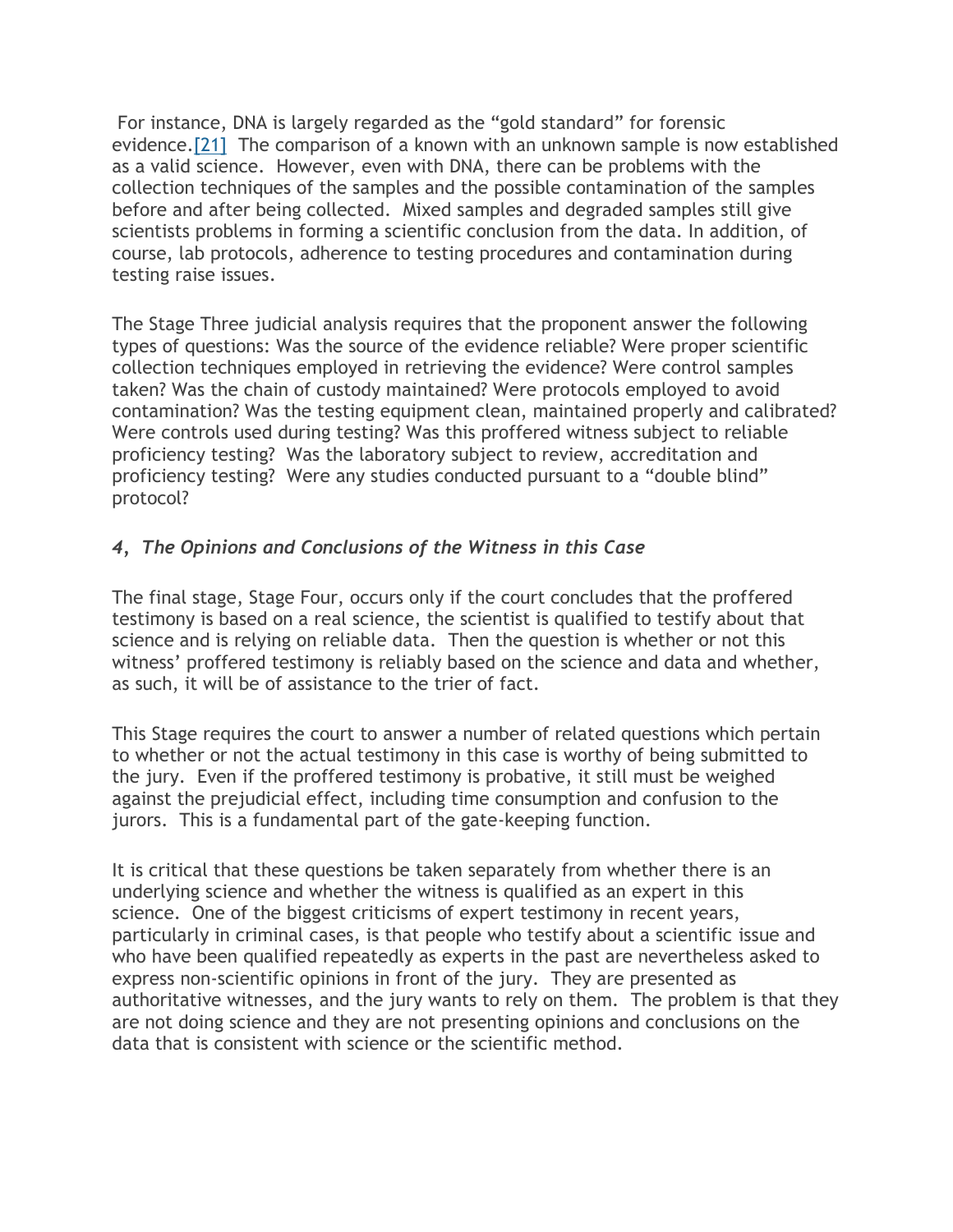Stage Four requires the court to not only perform a gate-keeping function to keep out unreliable or unduly prejudicial expert opinions but it requires that the court also fashion specific limitations on the precise opinion an expert seeks to offer. Among some of the most misleading evidence that can be put before a jury is that of a highly educated and well-qualified expert who goes beyond the science and becomes an advocate for one side or the other.

In Stage Four, the court should ask: Can the witness describe the data in a scientific and non-biased fashion? Can the witness offer a sound scientific hypothesis, not just a conclusion that helps the proponent? Did the witness attempt to falsify or test the hypothesis[?\[22\]](#page-8-2) What alternative hypotheses should the witness report to the jury? Is the opinion based on the actual science and reliable data and will that opinion help the jury to interpret the data? Has the witness been properly admonished not to be an advocate or to overreach her or his role in reporting the data and giving actual scientific conclusions?

#### Need for a New Rule

In order to make this Four Stage analysis work, judges have to implement it systematically. The Four Stage process is simple and not unlike other judicial tasks. However, we have to recognize that judges have been failing to understand the concepts involved in *Daubert* and its progeny and have barely performed better than lay jurors. Judges have to do better if they are going to fulfill their mandated role as "gate-keepers." To do this, judges do not need extensive training in science, although a refresher course would not hurt. They have the benefit of the party's experts and can appoint their own experts to advise the court[.\[23\]](#page-8-3)

Therefore, we would propose a new rule of evidence that requires a finding as to each of the Four Stages and breaks down each Stage into a series of logical inquiries. Such a Rule would be represented by the chart, Fig. 1.

| 1. IS IT A<br><b>SCIENCE?</b> | A. IS IT FALSIFIABLE? (POPPER1)<br><b>B. IS IT SUBJECT TO PEER REVIEW?</b><br>C. IS THERE AN ACCEPTABLE ERROR RATE? |
|-------------------------------|---------------------------------------------------------------------------------------------------------------------|
|                               | D. IS IT ACCEPTED IN THE SCIENTIFIC COMMUNITY (CURRENTLY)                                                           |
| 2. IS THE<br>WITNESS (W) A    | A. WHAT EDUCATION, TRAINING AND EXPERIENCE DOES W HAVE<br>AS TO THIS SCIENCE?                                       |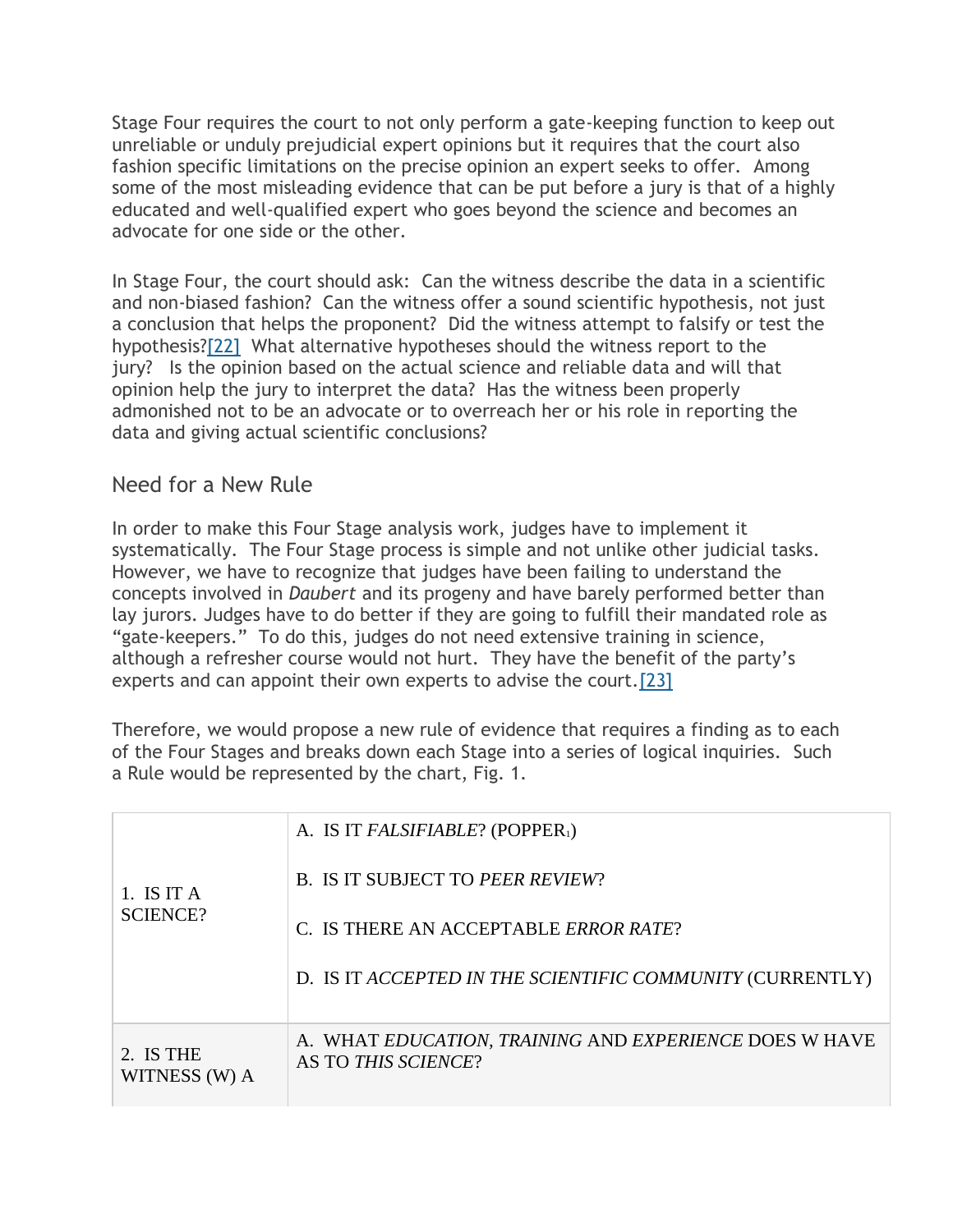| <b>SCIENTIST AS TO</b><br>THIS SCIENCE?                                                            | B. IS W CERTIFIED OR QUALIFIED IN THESE PARTICULAR TESTS<br>OR SUBJECTS?  |
|----------------------------------------------------------------------------------------------------|---------------------------------------------------------------------------|
|                                                                                                    | C. HAS W BEEN <i>PROFICIENCY TESTED</i> AS TO THESE TESTS OR<br>SUBJECTS? |
|                                                                                                    | D. HAS W'S WORK BEEN PEER REVIEWED?                                       |
|                                                                                                    | E. IS W OR THE LABORATORY ASSOCIATED WITH ONE SIDE OR<br>THE OTHER?       |
| 3. IS THE DATA<br><b>RELIABLE?</b>                                                                 | A. WAS THE SOURCE RELIABLE?                                               |
|                                                                                                    | <b>B. WERE PROPER SCIENTIFIC COLLECTION</b><br>TECHNIQUES EMPLOYED?       |
|                                                                                                    | C. WERE CONTROL SAMPLES TAKEN?                                            |
|                                                                                                    | D. WAS THE CHAIN OF CUSTODY MAINTAINED?                                   |
|                                                                                                    | E. WHAT PROTOCOLS WERE EMPLOYED TO AVOID<br>CONTAMINATION?                |
|                                                                                                    | F. WAS EQUIPMENT CLEAN, MAINTAINED AND<br>PROPERLY CALIBRATED?            |
|                                                                                                    | G. WERE CONTROLS USED DURING TESTING?                                     |
|                                                                                                    | H. WAS THIS W AND THIS LABORATORY SUBJECT<br>TO PROFICIENCY TESTING?      |
|                                                                                                    | I. WAS TESTING DOUBLE BLIND?                                              |
| 4. BASED ON<br>THIS SCIENCE<br><b>AND THIS</b><br>RELIABLE DATA,<br>WHAT CAN A<br><b>SCIENTIST</b> | A. CAN W DESCRIBE THE DATA?                                               |
|                                                                                                    | B. CAN W OFFER A SOUND SCIENTIFIC HYPOTHESIS?                             |
|                                                                                                    | C. DID W ATTEMPT TO TEST THE HYPOTHESIS? (POPPER <sub>2</sub> )           |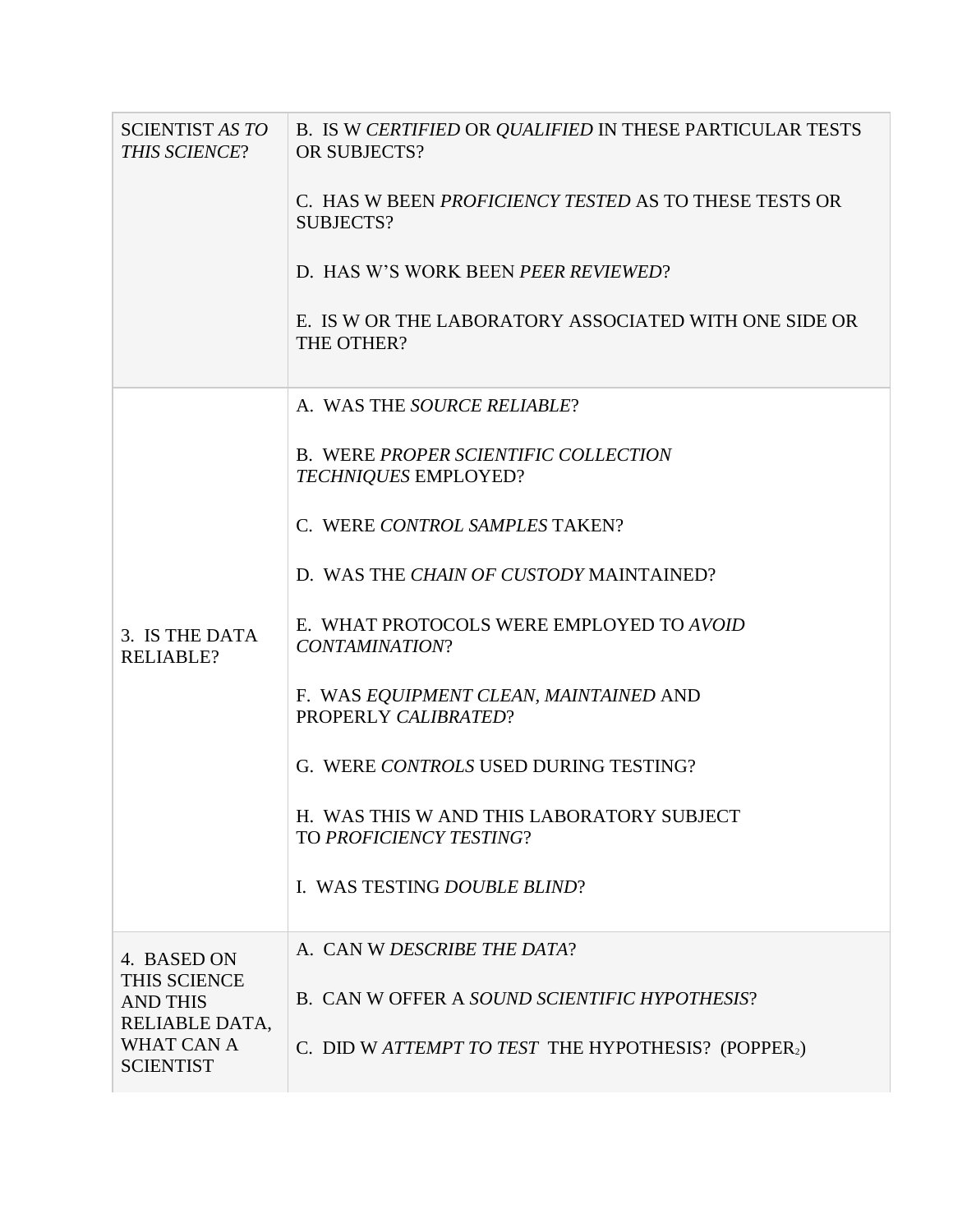| <b>REPORT TO THE</b><br>JURY? | D. WHAT ALTERNATIVE HYPOTHESES ARE PROPERLY REPORTED?                           |
|-------------------------------|---------------------------------------------------------------------------------|
|                               | E. IS THE OPINION HELPEUL TO THE JURY IN DETERMINING THE<br>ISSUES IN THE CASE? |
|                               | F. HAS W BEEN ADMONISHED NOT TO OVERREACH?                                      |

We will leave it to another time to suggest the exact wording of the rule. However, it is hoped that this article and this chart can help prompt discussion about the necessity for a more legally and scientifically structured approach to judicial decision making on the admissibility of scientific expert testimony.

# **Conclusion**

Many conclusions derive from this analysis. There is also case law to support each of the sub-questions under each of the Four Stages. Both of these subjects will be left for another day. However, I believe that, right now, we can properly advance this analysis in the courts, both state and federal, based on existing law. I also think that judges will actually find that the Four Stage process eases their burden when they use it to arrive at an opinion.

<span id="page-6-0"></span><sup>[1]</sup> Other readers will have had even more diverse experience but, over the last three decades and some, I have been consistently engaged in cases, both civil and criminal, involving scientific evidence. This practical experience is coupled with (and may be occasioned by) an interest in science and philosophy which has helped lead to rethinking the rules for admissibility and testimony that are set forth herein. As may be apparent from other recent *Criminal Justice* columns, this is a process that has evolved over the last few years. I invite discussion from my colleagues in the community as to the wisdom, or lack thereof, of the approaches suggested in this article.

<span id="page-6-1"></span><sup>[2]</sup>The last two *Criminal Justice* columns have pertained to background for this proposed rule and the Four Stage rule itself was first suggested in the column in the February issue of the *Santa Barbara Lawyer Magazine*. The research and conclusions on this subject are being reduced to a law review article which will include comprehensive citations.. For the purposes of this column, I will forego most footnotes.

<span id="page-6-2"></span><sup>[3]</sup> *Daubert v. Merrell Dow Pharmaceuticals*, 509 U.S. 579 (1993).

<span id="page-6-3"></span><sup>[4]</sup> *General Electric Co. v. Joiner,* 522 U.S. 136 (1997).

<span id="page-6-4"></span><sup>[5]</sup> *Kumho Tire Company, Ltd. v. Carmichael*, 526 U.S. 137 (1999)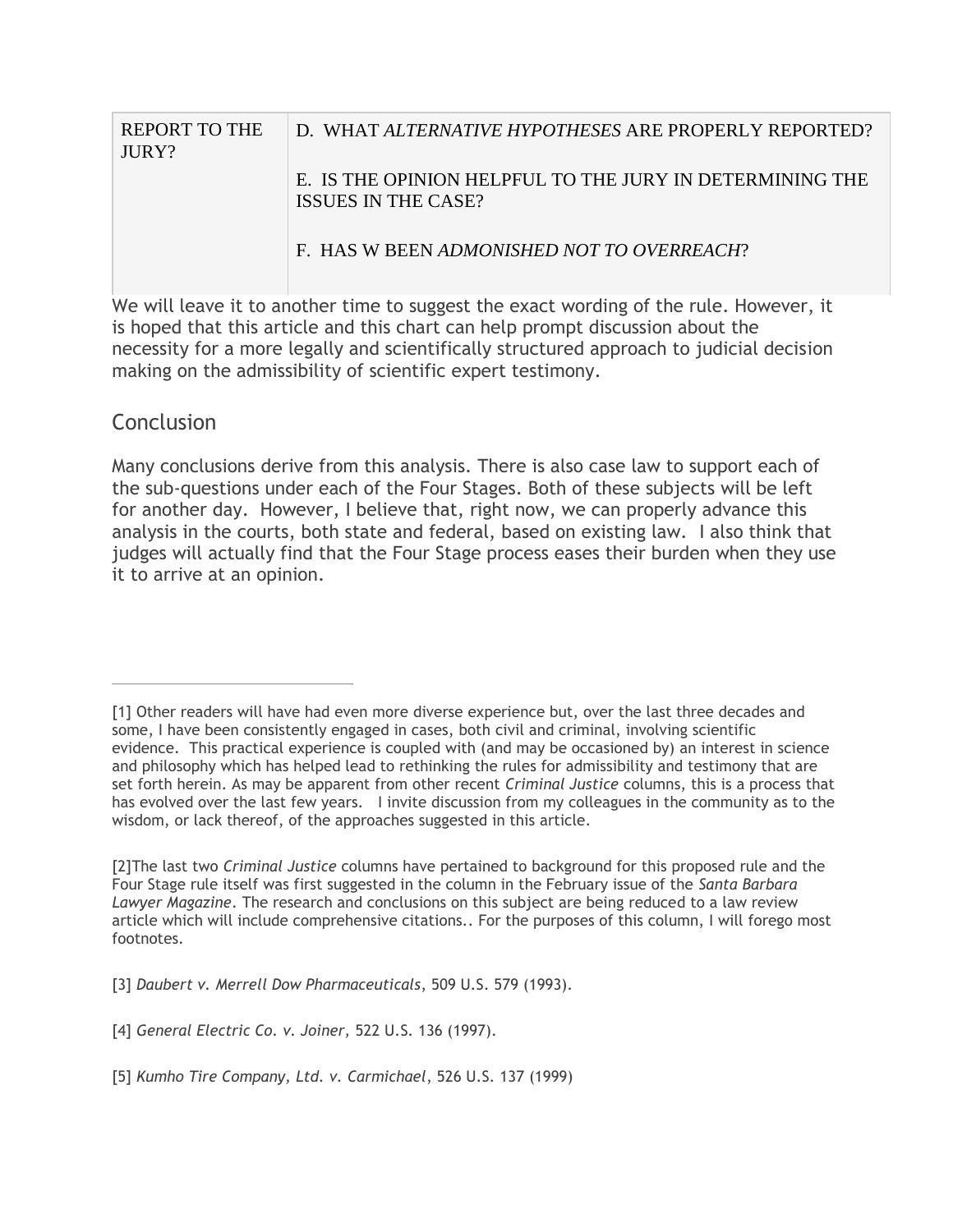<span id="page-7-0"></span>[6] *Frye* v. *United States,* 54 App. D. C. 46, 293 F. 1013 (1923).

<span id="page-7-1"></span>[7] For a collection of cases, see: Cwik and Hutcheson, *Scientific Evidence Review*, Monograph No.8, American Bar Association, Section of Law and Technology (2008); Imwinklereid, *The Methods of Attacking Scientific Evidence*, Michie; and 60 Am. Jur. Trials 1 (Updated April 2011).

<span id="page-7-2"></span>[8] FRE 702 regarding testimony by experts, 703, the basis for opinion testimony by experts as well as 403 regarding exclusion of evidence that is more prejudicial than probative. as well as 103 and 104, setting forth the procedure for an *in limne* hearing on the foundational facts to support proffered testimony.

<span id="page-7-3"></span>[9] California Evidence code Sections 800 through 805 , Section 402 and Section 352.

<span id="page-7-4"></span>[10] This bibliography will be available in the expanded version of this paper. See footnote 2, *supra*.

<span id="page-7-5"></span>[11] The grant of review in the *Lockheed Litigation Cases*, 23 Cal. Rptr. 3d 762 (Ct. App. 2005), *petition for review granted*, 110 P.3d 289 (Cal. 2005), *petition for review dismissed*, 83 Cal. Rptr. 3d 478 (2007). seemed to suggest a need to clarify the law in California before their untimely demise

<span id="page-7-6"></span>[12] See FRE 103 and 104; see, e.g., California Rule of Evidence 402 and 403.

<span id="page-7-7"></span>[13] We will proceed with the analysis primarily regarding scientific expert testimony but, as *Kumho Tire* indicates, this analysis is applied in modified form to all expert testimony.

<span id="page-7-8"></span>[14] See, Herbert Wechler, "Toward Neutral Principles in Constitutional Law" 73 Harvard L.R. (1959)

<span id="page-7-9"></span>[15] See, e.g., John Rawls, At theory of Justice, Harvard University Press (1972) or Ronald Dworkin, Justice for Hedgehogs, Belknap Press Harvard (2010).

<span id="page-7-10"></span>[16] While there are many articles and some books on this subject, the national Academy of Sciences issued a seminal report in 2009 addressing specific areas of concern in forensic testimony. National Academy of Sciences, *Strengthening Scientific Evidenc*e, National Research Council , The National Academies Press (2009) The Reverence Manual on Scientific Evidence, 3<sup>rd</sup> Ed, Federal Judicial Center (2011) is also a great source of comments and criticisms of various forensic enterprises. Both works are relatively neutral and both gathered information from multiple scientific and forensic sources.

<span id="page-7-11"></span>[17] In recent years, in a case was involved in, a lawyer actually offered the expertise of an "ufologist" to corroborate his witness who was being impeached for claiming to have extraterrestrial visitors in his closet at night. The ufologist, a self-proclaimed expert on UFO's, who claimed a doctoral degree, turned out to be a podiatrist with a radio program.

<span id="page-7-12"></span>[18] See footnote 1, *supra*.

<span id="page-7-13"></span>[19] This is the Popper<sub>1</sub> issue discussed in last month's column.